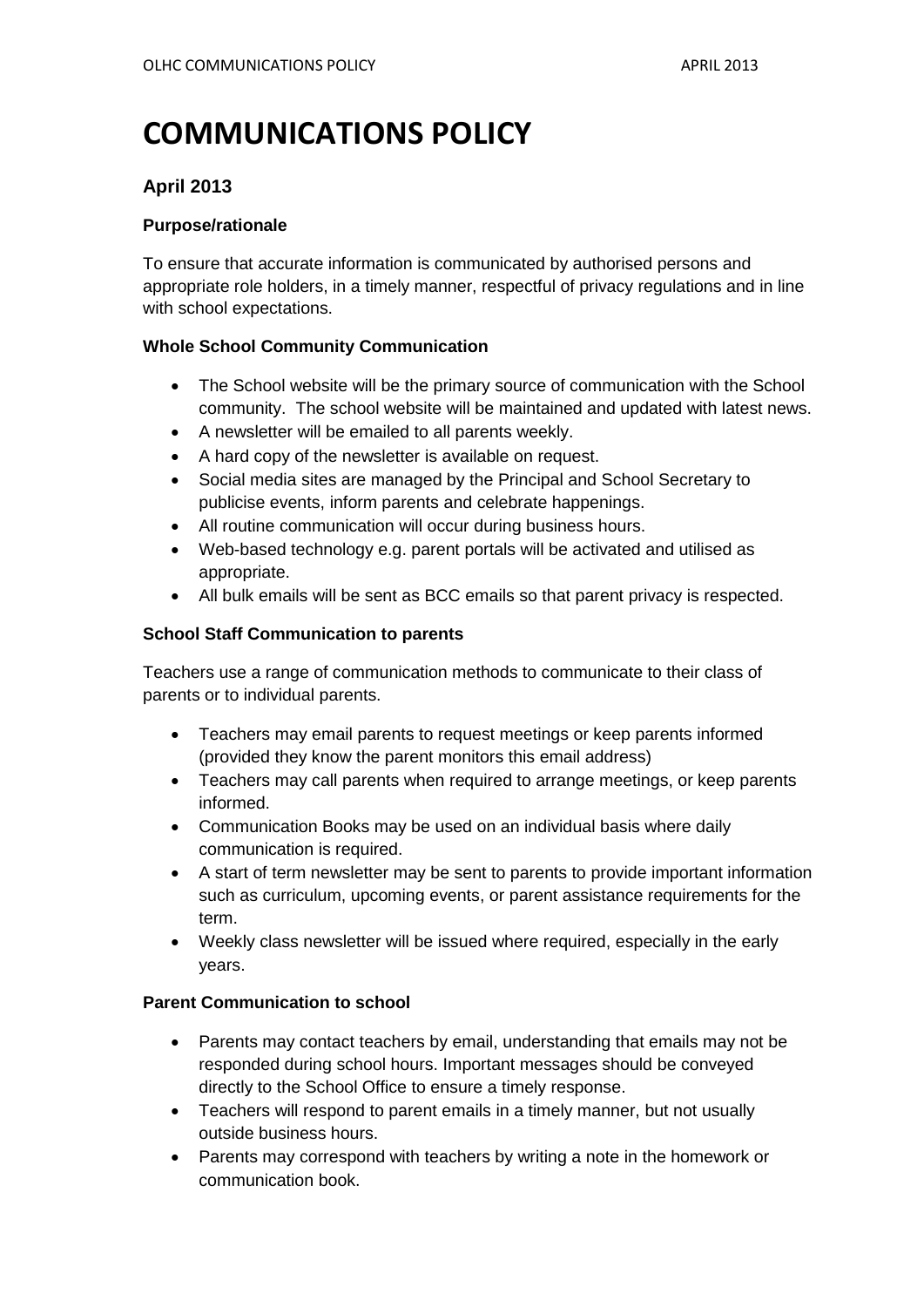• Parents emailing teachers regarding an issue for resolution may not receive an email response, but will be responded to in accordance with our Issues Resolution Policy.

#### **Parents &Friends (P&F) Committee Communication to School Community**

- The authority for communicating to the parent body on behalf of the P&F rests with the Secretary of the P&F (acting on behalf of the P&F Executive).
- Agenda items are gathered through the secretary.
- Agenda sent out one week before P&F meeting.
- P&F letterhead used for formal communication.

#### **Class Pastoral Parents Communication to Class Parents**

- On an annual basis, the Class Pastoral Parents will collect parent details for purpose of conveying information. Authority to use these contact details lapses at the end of the school year.
- Consent to distribute parent details will be sought by the Class Pastoral Parents at the beginning of the new school year. Details will only be provided to those parents of children within that particular class.
- Emails sent to all parents should be sent via Class Pastoral Parents.
- All class emails will be issued via blind copy (Bcc) to ensure privacy and security of personal email addresses.
- Whole of class parent emails are not an appropriate forum for the discussion of student/staff or school issues. Issues for resolution should be dealt with in accordance with the school's Issues Resolution Policy.
- Sensitivity is required when disclosing information of a personal nature with consideration of privacy.
- The class teacher should be copied into all 'whole of class' emails.

#### **Parents Communication to Parents**

• The school would encourage parents to reference the school's mission and vision when interacting with the wider school community.

#### **Student Communication to Teachers**

- Students are referred to the Acceptable Use Policy in all communications from school email addresses.
- The Acceptable Use policy is to be discussed and signed by parents and students at the commencement of each school year.

#### **Student Communication to Students**

- Students are referred to the Acceptable Use Policy in all communications from school email addresses.
- The Acceptable Use policy is to be discussed and signed by parents and students at the commencement of each school year.